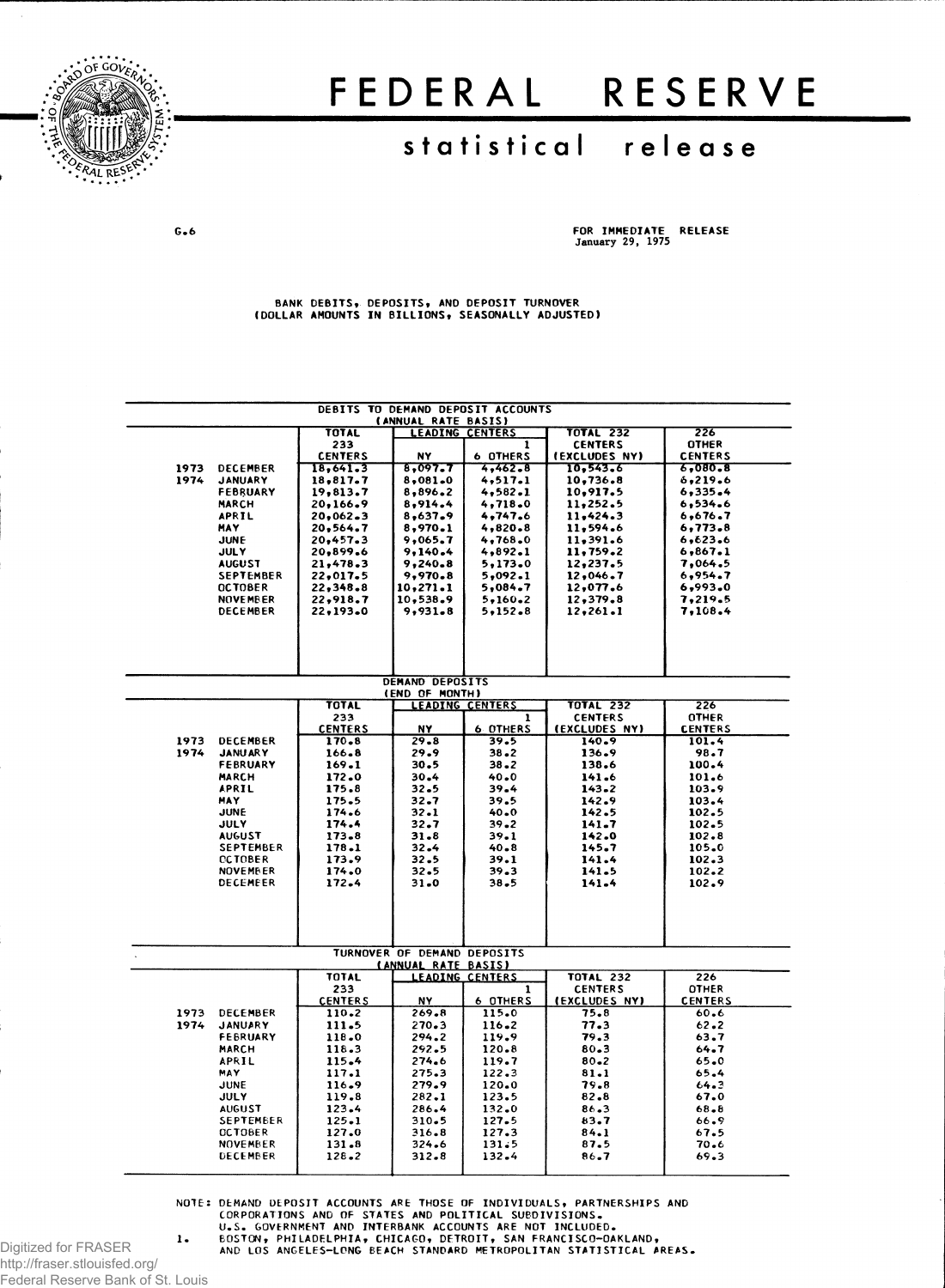|                                                  | BANK DEBITS, END-OF-MONTH DEPOSITS, AND DEPOSIT TURNOVER |                            |                    |                           |                             |                 |              |  |  |
|--------------------------------------------------|----------------------------------------------------------|----------------------------|--------------------|---------------------------|-----------------------------|-----------------|--------------|--|--|
|                                                  | DEBITS TO DEMAND DEPOSITS                                |                            |                    | DEMAND DEPOSITS           |                             |                 |              |  |  |
|                                                  | DECEMBER 1974                                            | PERCENT CHANGE             |                    | DECEMBER 1974             | PERCENT CHANGE              |                 | ANNUAL RATE  |  |  |
|                                                  | (MILLIONS OF                                             | <b>FROM</b><br><b>YEAR</b> |                    | (THOUSANDS OF<br>DOLLARS) | <b>FROM</b><br><b>MONTH</b> | YEAR            | OF TURNOVER  |  |  |
|                                                  | <b>DOLLARS</b>                                           | <b>MONTH</b><br><b>AGO</b> | <b>AGO</b>         |                           | AGO                         | AGO             |              |  |  |
| DISTRICT NO. 1 - BOSTON                          |                                                          |                            |                    |                           |                             |                 |              |  |  |
| <b>CONNECTICUT:</b>                              |                                                          |                            |                    |                           |                             |                 |              |  |  |
| <b>HARTFORD</b>                                  | 119,880.4                                                | -4.6                       | +10.9R             | 914,065                   | $+5.9$                      | $-8.1$          | 134.9        |  |  |
| NEW HAVEN                                        | 17,149.4                                                 | +9.6                       | $+12.2$            | 293,703                   | $+3.2$                      | $-3-5$          | 59.3         |  |  |
| NORWICH-GROTON-NEW LONDON<br><b>WATERBURY</b>    | 4,839.7<br>13,113.2                                      | $+6.9$<br>+24.1            | $+15.0$<br>$+6.0R$ | 109,818<br>188,379        | $+1.5$<br>+6.9              | $-1-1$<br>-15.3 | 44.4<br>71.9 |  |  |
|                                                  |                                                          |                            |                    |                           |                             |                 |              |  |  |
| <b>MAINE:</b><br>BANGOR*                         | 2,954.7                                                  | $+2.9$                     | +14.2R             | 61,983                    | $+5.0$                      | $+2.0$          | 48.8         |  |  |
| LEWISTON-AUBURN                                  | 3,087.1                                                  | -9.6                       | +38.8R             | 42,395                    | -2.0                        | -2.7            | 72.1         |  |  |
| PORTLAND-SOUTH PORTLAND                          | 11,342.4                                                 | +2.1                       | +18.9R             | 183,681                   | $+0.9$                      | $+3R$           | 62.0         |  |  |
| <b>MASSACHUSETTS:</b>                            |                                                          |                            |                    |                           |                             |                 |              |  |  |
| <b>BOSTON</b>                                    | $440,380-2$                                              | $+1.7$                     | $+2.0$             | 3,584,596                 | $+5.8$                      | $-8.6R$         | 126.3        |  |  |
| <b>BROCKTON</b>                                  | 3,862.8                                                  | $+16.0$                    | $+17.0$            | 87,342                    | $+9.2$                      | $-1.7$          | 46.2         |  |  |
| <b>FALL RIVER</b>                                | 2,958.8                                                  | +5.5                       | $-.1$              | 71,835                    | -3.0                        | -3.1            | 40.6         |  |  |
| LAWRENCE-HAVERHILL                               | 6,554.4                                                  | $+6.6$                     | +21.1              | 169,115                   | $\ddotsc$                   | -4.9R           | 38.7         |  |  |
| <b>LOWELL</b>                                    | 4,050.3                                                  | $+18.1$                    | +21.6              | 85,021                    | +2.6                        | -4.2            | 48.3         |  |  |
| NEW BEDFORD                                      | 2,402.9                                                  | $+11.3$                    | $+2.4$             | 66,460<br>74,321          | +4.5<br>-5.1                | $-5-0$<br>-3.2  | 37.0<br>39.8 |  |  |
| PITTSFIELD                                       | 3,040.4                                                  | $+7.1$<br>$+12.9$          | +7.4R<br>$+8.3$    | 314,425                   | $+ - 3$                     | -9.7            | 61.5         |  |  |
| SPRINGFIELD-CHICOPEE-HOLYOKE<br><b>WORCESTER</b> | 19,311.9<br>17,262.0                                     | +5.8                       | +8.8R              | 288,693                   | $-1.0$                      | -1.2            | 59.5         |  |  |
|                                                  |                                                          |                            |                    |                           |                             |                 |              |  |  |
| <b>NEW HAMPSHIRE:</b>                            |                                                          | $-1.0$                     | $+7.0$             | 39,124                    | $+ .8$                      | $-18.6$         | 48.6         |  |  |
| <b>CONCORD*</b><br><b>MANCHESTER</b>             | 1,894.2<br>3,252,4                                       | -9.0                       | +6.7               | 66,459                    | -2.4                        | $+1.9$          | 48.4         |  |  |
|                                                  |                                                          |                            |                    |                           |                             |                 |              |  |  |
| RHODE ISLAND:<br>PROVIDENCE-WARWICK-PAWTUCKET    | 52,192.7                                                 | $-3-1$                     | +23.OR             | 753,728                   | $+0$                        | +3.2R           | 69.3         |  |  |
|                                                  |                                                          |                            |                    |                           |                             |                 |              |  |  |
| <b>VERMONT:</b><br>BURLINGTON*                   | 5,051.0                                                  | $+5.8$                     | $+2.7$             | 97,824                    | $-7.4$                      | -8.3            | 49.6         |  |  |
|                                                  |                                                          |                            |                    |                           | $+3.7$                      | -6.4R           | 99.8         |  |  |
| DISTRICT NO. 1 TOTALS                            | 734,581.0                                                | $+1.3$                     | $+6.2R$            | 7,492,967                 |                             |                 |              |  |  |
| DISTRICT NO. 2 - NEW YORK                        |                                                          |                            |                    |                           |                             |                 |              |  |  |
| <b>CONNECTICUT:</b>                              |                                                          |                            |                    |                           | $-1.3$                      | $-11.9$         | 45.3         |  |  |
| <b>BRIDGEPORT</b><br><b>STAMFORD</b>             | 14,300.5<br>13,937.5                                     | $+1.1$<br>$+5.1$           | $+7.5$<br>+40.3    | 313,653<br>292,985        | +6.2                        | $+1-5$          | 49.0         |  |  |
|                                                  |                                                          |                            |                    |                           |                             |                 |              |  |  |
| <b>NEW JERSEY:</b><br>JERSEY CITY                | 26,137.6                                                 | $+13.8$                    | $-10.9$            | 432,639                   | $+2 - 2$                    | $-12.3$         | 61.1         |  |  |
| <b>NEWARK</b>                                    | 138,107.9                                                | -.5                        | $+17.2$            | 2,138,687                 | +9.9                        | $+1.2$          | 67.6         |  |  |
| PATERSON-CLIFTON-PASSAIC                         | 83,528.8                                                 | -1.3                       | +22.OR             | 1,382,972                 | $+4.1$                      | -4.1R           | 61.6         |  |  |
|                                                  |                                                          |                            |                    |                           |                             |                 |              |  |  |
| <b>NEW YORK:</b><br><b>BINGHAMTON</b>            | 6,366.9                                                  | -1.5                       | $+4.1$             | 195,590                   | $+9.3$                      | $+ 8$           | 34.0         |  |  |
| <b>BUFFALO</b>                                   | 66,835.3                                                 | $+ - 2$                    | $+1.5$             | 944,691                   | -8.0                        | -8.2            | 67.8         |  |  |
| NEW YORK                                         | 9,931,827.1                                              | -5.8                       | +22.7              | 31,017,908                | -4.5                        | $+4.0$          | 312.8        |  |  |
| <b>ROCHESTER</b>                                 | 45,569.8                                                 | $-0.7$                     | $+18.0$            | 795,392                   | $+5.4$                      | -1.3            | 58.8         |  |  |
| <b>SYRACUSE</b>                                  | 34,316.5                                                 | +5.5                       | $+9.5$             | 487,562                   | -                           | -3.6            | 70.2         |  |  |
| UTICA-ROME                                       | 7,466.8                                                  | -9.1                       | $+7.0$             | 177,202                   | -3.0                        | -3.3            | 41.5         |  |  |
| DISTRICT NO. 2 TOTALS                            | 10,368,394.6                                             | $-5.5$                     | $+22.2R$           | 38,179,281                | $-3.1$                      | $+2.5R$         | 267.3        |  |  |
| DISTRICT NO. 3 - PHILADELPHIA                    |                                                          |                            |                    |                           |                             |                 |              |  |  |
|                                                  |                                                          |                            |                    |                           |                             |                 |              |  |  |
| <b>DELAWARE:</b><br>WILMINGTON                   | 114,937.6                                                | $-5.3$                     | $+15.8$            | 680,297                   | $-4.2$                      | $-7.2$          | 165.3        |  |  |
| NEW JERSEY:                                      |                                                          |                            |                    |                           |                             |                 |              |  |  |
| ATLANTIC CITY                                    | 5,565.6                                                  | -1.7                       | $+4.3$             | 196,573                   | $-1.5$                      | $-6.8$          | $28 - 1$     |  |  |
| <b>TRENTON</b>                                   | 86,713.7                                                 | $+2.2$                     | $-25.8$            | 444,388                   | -6.6                        | -14.2           | 188.4        |  |  |
| <b>PENNSYLVANIA:</b>                             |                                                          |                            |                    |                           |                             |                 |              |  |  |
| <b>ALTOONA</b>                                   | 2,912.3                                                  | $+13.9$                    | $+23.9$            | 102,120                   | $+3.9$                      | $+9.9$          | $29 - 1$     |  |  |

 $+1.0$ 

 $+19.8$ <br> $+18.0$ 

 $+10.1$ 

 $+7.9$ 

 $+4.3$ 

 $+30.8$ 

 $-2.9$ 

 $+5.6$ 

 $+7.5$ 

 $+2.4$ 

 $+27.1$ 

 $+13.9$  $+1.2$ <br> $+4.9$ <br> $+2.3$ <br> $+5.0$ 

 $+5-1$ 

 $+1.4$ <br> $+1.7$ <br> $+4.8$ 

 $+6.9$ 

 $+6.9$ 

 $-1.9$ 

 $+ 1.7$ 

15,295.5

 $4,507.5$ <br>26,371.5

 $1,048.8$ 

14,282.9

544,093.6

 $14,406.2$ <br>5,255.5

9,977.3

 $3,092.8$ 

 $7,004.3$ 

855,465.2

R - PREVIOUS PERIOD REVISED.<br>
\* CITY ONLY (OR) NOT AN SMSA BUT REPORTED ON A COUNTY BASIS.<br>
DEBITS - SEASONALLY ADJUSTED ANNUAL RATE OF DEBITS DIVIDED BY AVERAGE OF CURRENT AND<br>
DEMAND DEPOSITS - END OF MONTH SEASONALLY AD

416,807

134,129<br>485,695

33,717

366,912

328,025

163,085

322,572

226,417

9,241,575

85,938

5,254,900

 $-16$ 

 $+2.0$ 

 $-7.0$ 

 $-3.4$ 

 $-3.2$ 

 $-23$ 

-6.6

 $-5.5$ <br> $-5.5$ <br> $-3.2$ 

 $-2.9$ 

 $+10$ 

 $-10.4$ 

 $+5.6$ <br>-5.4

 $-6.0$ 

 $-4.7 - 5.8$ 

 $+1.2$ <br> $-7.7$ 

 $-9.1$ 

 $-1 - 3$ 

 $+ 3$ 

 $-5.9$ 

 $36 - 6$ 

33.9

 $54.3$ 

 $30.0$ 

 $38 - 3$ 

 $43.9$ 

 $31.1$ 

30.9

 $35.0$  $30 - 4$ 

 $91.2$ 

 $101 - 8$ 

Digitized for FRASER http://fraser.stlouisfed.org/

Federal Reserve Bank of St. Louis

**HARRISBURG** 

**JOHNSTOWN** 

LANCASTER LEBANON\*

READING

**YORK** 

**SCRANTON** 

PHILADELPHIA

ALLENTOWN-EASTON-BETHLEHEM

WILKES-BARRE-HAZELTON<br>WILLIAMSPORT\*

DISTRICT NO. 3 TOTALS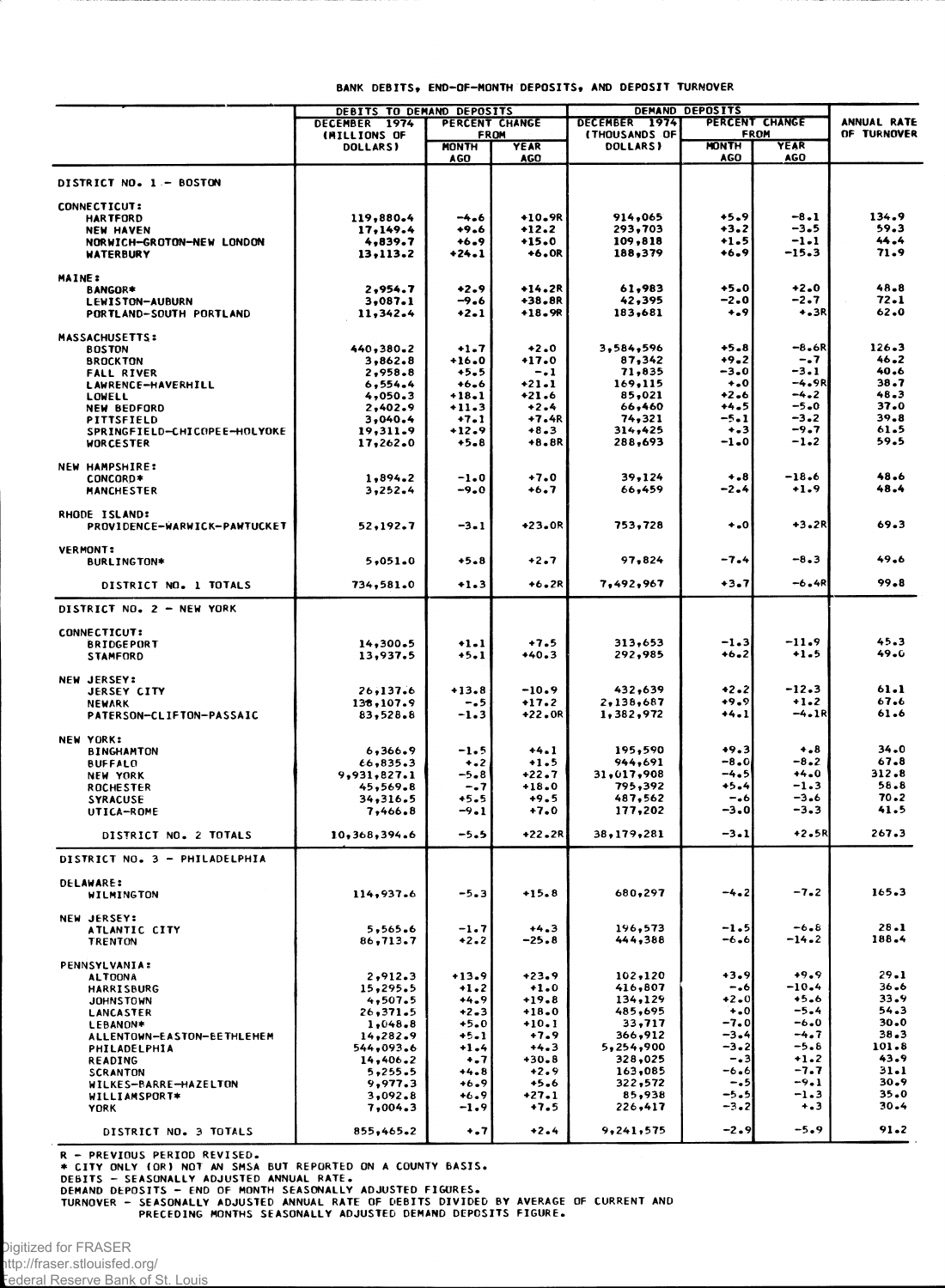|                                | DEBITS TO DEMAND DEPOSITS      |                      | DEMAND DEPOSITS    |                           |                  |                            |                  |
|--------------------------------|--------------------------------|----------------------|--------------------|---------------------------|------------------|----------------------------|------------------|
|                                | DECEMBER 1974                  | PERCENT CHANGE       |                    | DECEMBER 1974             |                  | PERCENT CHANGE             | ANNUAL RATE      |
|                                | (MILLIONS OF<br><b>DOLLARS</b> | FROM<br><b>MONTH</b> | <b>YEAR</b>        | (THOUSANDS OF<br>DOLLARS) | <b>MONTH</b>     | <b>FROM</b><br><b>YEAR</b> | OF TURNOVER      |
|                                |                                | <b>AGO</b>           | <b>AGO</b>         |                           | AGO              | <b>AGO</b>                 |                  |
|                                |                                |                      |                    |                           |                  |                            |                  |
| DISTRICT NO. 4 - CLEVELAND     |                                |                      |                    |                           |                  |                            |                  |
| <b>KENTUCKY:</b>               |                                |                      |                    |                           |                  |                            |                  |
| <b>LEXINGTON</b>               | 6.694.3                        | -10.8                | +8.7               | 236,624                   | $+ - 4$          | $+7.3$                     | 28.4             |
| OHIO:                          |                                |                      |                    |                           |                  |                            |                  |
| <b>AKRON</b>                   | 38,471.2                       | $-5 - 4$             | $+13.4$            | 542,590                   | +3.5             | $+3.3$                     | 72.1             |
| <b>CANTON</b>                  | 14,636.6                       | -6.6                 | $+22.2$            | 320,270                   | -.8              | $+4.8$                     | 45.5             |
| CINCINNATI                     | 103,224.0                      | -4.1                 | $-12.6$            | 1,249,711                 | $-2.9$           | $-1.1$                     | 81.4             |
| <b>CLEVELAND</b>               | 212,290.8                      | -.4                  | $+21.0$            | 2,490,765                 | $+1.5$           | +1.2                       | 85.8             |
| <b>COLUMBUS</b>                | 111,777.1                      | -13.5                | $+12.4$            | 1,003,833                 | -. 1             | -2.5                       | 111.3            |
| <b>DAYTON</b>                  | 34,629.6                       | $-1-1$               | $+17.9$            | 695,096                   | -3.4             | $+ .5$                     | 49.0             |
| HAMILTON-MIDDLETOWN            | 5,991.1                        | $-8.6$               | $+19.0$            | 142,885                   | $+6.0$           | $+9.5$                     | 43.2             |
| LIMA                           | 5,802.6                        | $-5-7$               | $+24.3$            | 152,876                   | -. 7             | $+4.8$                     | 37.8             |
| LORAIN-ELYRIA<br>MANSFIELD     | 4,866.8<br>4,382.8             | $+8.9$<br>$-1.6$     | $+11.5$<br>$+6.5$  | 137,118                   | -4.8<br>$-3.8$   | $+3.3$                     | 34.6             |
| <b>SPRINGFIELD</b>             | 3,368.1                        | $-3 - 3$             | $+17.3$            | 99,247<br>87,721          | $-3.3$           | $+1.1$<br>$+2.2$           | 43.3<br>37.7     |
| STEUBENVILLE-WEIRTON, W. VA.   | 3,678.9                        | $+1.3$               | $+33.3$            | 113,230                   | $-1.0$           | $+8.2$                     | $32 - 3$         |
| <b>TOLEDO</b>                  | 34,319.1                       | $+6.2$               | $+31.6$            | 557,953                   | $-18$            | $-1.1$                     | 61.2             |
| YOUNGSTOWN-WARREN              | 15,199.6                       | -4.0                 | $+13.3$            | 381,717                   | -.2              | $+1.1$                     | 39.8             |
|                                |                                |                      |                    |                           |                  |                            |                  |
| <b>PENNSYLVANIA:</b><br>ERIE   | 9,984.1                        |                      |                    |                           |                  |                            |                  |
| <b>PITTSBURGH</b>              | 503,843.4                      | $-2.6$<br>-8.3       | $+7.1$             | 238,857                   | $+2.6$           | $+3.9$                     | 42.3             |
|                                |                                |                      | $+65.6$            | 3,324,900                 | $-1.3$           | $+5.6$                     | 150.5            |
| WEST VIRGINIA:                 |                                |                      |                    |                           |                  |                            |                  |
| <b>WHEELING</b>                | 6,169.4                        | $+1.6$               | $+18.7$            | 175,233                   | $-2.0$           | $+4.3$                     | 34.8             |
|                                |                                |                      |                    |                           |                  |                            |                  |
| DISTRICT NO. 4 TOTALS          | 1, 119, 329.5                  | $-6 - 1$             | $+30.7$            | 11,950,626                | -.5              | $+2.3$                     | 93.4             |
| DISTRICT NO. 5 - RICHMOND      |                                |                      |                    |                           |                  |                            |                  |
|                                |                                |                      |                    |                           |                  |                            |                  |
| DISTRICT OF COLUMBIA:          |                                |                      |                    |                           |                  |                            |                  |
| <b>WASHINGTON</b>              | 200,973.8                      | -5.9                 | $+11.7$            | 3,402,918                 | $+3.9$           | $+1.8$                     | 60.2             |
|                                |                                |                      |                    |                           |                  |                            |                  |
| <b>MARYLAND:</b>               |                                |                      |                    |                           |                  |                            |                  |
| <b>BALTIMORE</b>               | 163,849.4                      | $+15.2$              | $+44.9$            | 1,784,784                 | $+1.1$           | -2.1                       | 92.3             |
| NORTH CAROLINA:                |                                |                      |                    |                           |                  |                            |                  |
| <b>ASHEVILLE</b>               | 5,951.4                        | -.9                  | $+23.0$            | 111,550                   | -.7              | $-5.8$                     | 53.2             |
| CHARLOTTE                      | 52,951.4                       | +3.6                 | $+17.7$            | 666,176                   | -1.3             | $-1.5$                     | 78.9             |
| <b>DURHAM</b>                  | 9,531.0                        | $+14 - 1$            | $+31.1$            | 159,688                   | $+2.4$           | $+ 3 3 $                   | 60.4             |
| <b>FAYETTEVILLE</b>            | 3,977.2                        | -6.2                 | $+20.3$            | 105,932                   | $+14.2$          | $+5.8$                     | 40.0             |
| GREENSBORO-HIGH PT.-WINS-SALEM | 56,649.2                       | $+3.1$               | $+16.5$            | 573,865                   | $+5.2$           | -6.4                       | 101.2            |
| RALEIGH                        | 50,801.7                       | $\ddotsc$            | $+26.3$            | 398,851                   | +9.6             | +5.0                       | $133 - 2$        |
| WILMINGTON                     | 4,076.5                        | -1.6                 | $+22.2$            | 84,592                    | $+1.4$           | -3.9                       | 48.5             |
|                                |                                |                      |                    |                           |                  |                            |                  |
| SOUTH CAROLINA:                |                                |                      |                    |                           |                  |                            |                  |
| <b>CHARLESTON</b>              | 8,795.5                        | $-6.7$               | $+13.7$            | 256,300                   | $-5.3$           | +.5                        | 33.4             |
| <b>COLUMBIA</b>                | 23,531.8                       | $+8.6$               | $+1.4$             | 355,315                   | +3.7             | $+2.1$                     | 67.4             |
| <b>GREENVILLE</b>              | 13,362.9                       | -6.6                 | $+22.2$            | 284,307                   | -.4              | -4.9                       | 46.9             |
| VIRGINIA:                      |                                |                      |                    |                           |                  |                            |                  |
| LYNCHEURG                      | 5,904.1                        | $+2 - 1$             | $+25.2$            | 113,127                   | $-7.6$           | $-1 - 7$                   | 50.1             |
| NEWPORT NEWS-HAMPTON           | 7,911.5                        | $+7.5$               | $+26.9$            | 193,694                   | $+1.8$           | +4.3                       | $41 - 2$         |
| NORFOLK-VA. BEACH-PORTSMOUTH   | 28,161.8                       | -1.7                 | $+26.9$            | 560,077                   | $-3 - 8$         | -2.7                       | 49.3             |
| <b>RICHMOND</b>                | 76,514.7                       | -11.3                | $+25.0$            | 746,274                   | $-1.6$           | $+ - 2$                    | 101.7            |
| ROANOKE                        | 13,559.0                       | $-1 - 8$             | +35.4              | 223,198                   | +7.2             | +4.6                       | 62.Y             |
| WEST VIRGINIA:                 |                                |                      |                    |                           |                  |                            |                  |
| <b>CHARLESTON</b>              | 15,446.0                       | -3.0                 | $+10.5$            | 328,260                   | $-3.2$           | $-5.8$                     | 46.3             |
| HUNTINGTON-ASHLAND, KY.        | 10,540.7                       | $+1.0$               | $+41.8$            | 249,981                   | $+2 - 2$         | $+20.7$                    | 42.6             |
|                                |                                |                      |                    |                           |                  |                            |                  |
| DISTRICT NO. 5 TOTALS          | 752,489.5                      | $+ - 5$              | $+22.7$            | 10,598,889                | $+1.8$           | $+ -1$                     | 71.6             |
| DISTRICT NO. 6 - ATLANTA       |                                |                      |                    |                           |                  |                            |                  |
|                                |                                |                      |                    |                           |                  |                            |                  |
| <b>ALABAMA:</b>                |                                |                      |                    |                           |                  |                            |                  |
| BIRMINGHAM                     | 59,478.6                       | $-1$                 | $+23.7$            | 971,897                   | $+7.0$           | $+8.7$                     | 63.3             |
| GADSDEN                        | 1,228.4                        | -7.0                 | $+1.9$             | 58,959                    | $+3.2$           | $+8.3$                     | $21 - 2$         |
| HUNTSVILLE<br><b>MOBILE</b>    | 4,996.5<br>16, 549.1           | $+ - 1$<br>$+ - 3$   | $+26.9$<br>$+15.6$ | 142,930<br>350,046        | $+4.0$           | $+1.7$                     | 35.6             |
| MONTGOMERY                     | 9,270.5                        | +6.5                 | $+16.6$            | 229,357                   | $-16$<br>-3.4    | $+12.0$<br>$+1.8$          | 47.1<br>39.7     |
| <b>TUSCALOOSA</b>              | 2,971.6                        | $-0.2$               | $+10.7$            | 85,445                    | $+ -9$           | $+ - 4$                    | 34.9             |
|                                |                                |                      |                    |                           |                  |                            |                  |
| FLORIDA:                       |                                |                      |                    |                           |                  |                            |                  |
| FT. LAUDERDALE-HOLLYWOOD       | 23,664.5                       | $+ - 3$              | $+2-2$             | 743,041                   | $+1.5$           | $-8.8$                     | $32 - 1$         |
| <b>JACKSONVILLE</b><br>MIAMI   | 60,202.7                       | -9.2                 | $+18.1$            | 646,550                   | $+1.0$           | $-1.7$                     | 93.6             |
| ORLANDO                        | 94,021.1<br>19,019.1           | $+2.4$<br>$+10-3$    | $+11.5$<br>$-3.8$  | 2,412,826<br>431,124      | $+4.3$<br>$-8.0$ | $-4.5$<br>$-25.0$          | $39 - 8$         |
| PENSACOLA                      | 6,430.4                        | $-1 - 4$             | +29.4              | 271,544                   | $+4.2$           | $+16.5$                    | 42.3<br>$24 - 2$ |
| <b>TALLAHASSEE</b>             | 8,467.9                        | $+7.4$               | $+1.2$             | 135,684                   | $+13.3$          | -19.7                      | 66.3             |
| TAMPA-ST. PETERSBURG           | 48,216.1                       | $+1.6$               | $+2 - 8$           | 1,167,032                 | $+4.6$           | -13.6                      | 42.2             |
| WEST PALM BEACH                | 15,450.2                       | $+1.5$               | $+2.0$             | 751,170                   | $-1.4$           | $+9.4$                     | $20 - 4$         |

DEBITS - SEASONALLY ADJUSTED ANNUAL RATE.<br>DEMAND DEPOSITS - END OF MONTH SEASONALLY ADJUSTED FIGURES.<br>TURNOVER - SEASONALLY ADJUSTED ANNUAL RATE OF DEBITS DIVIDED BY AVERAGE OF CURRENT AND<br>Digitized for FRASTRECEDING MONTH

http://fraser.stlouisfed.org/

 $\overline{a}$ 

Federal Reserve Bank of St. Louis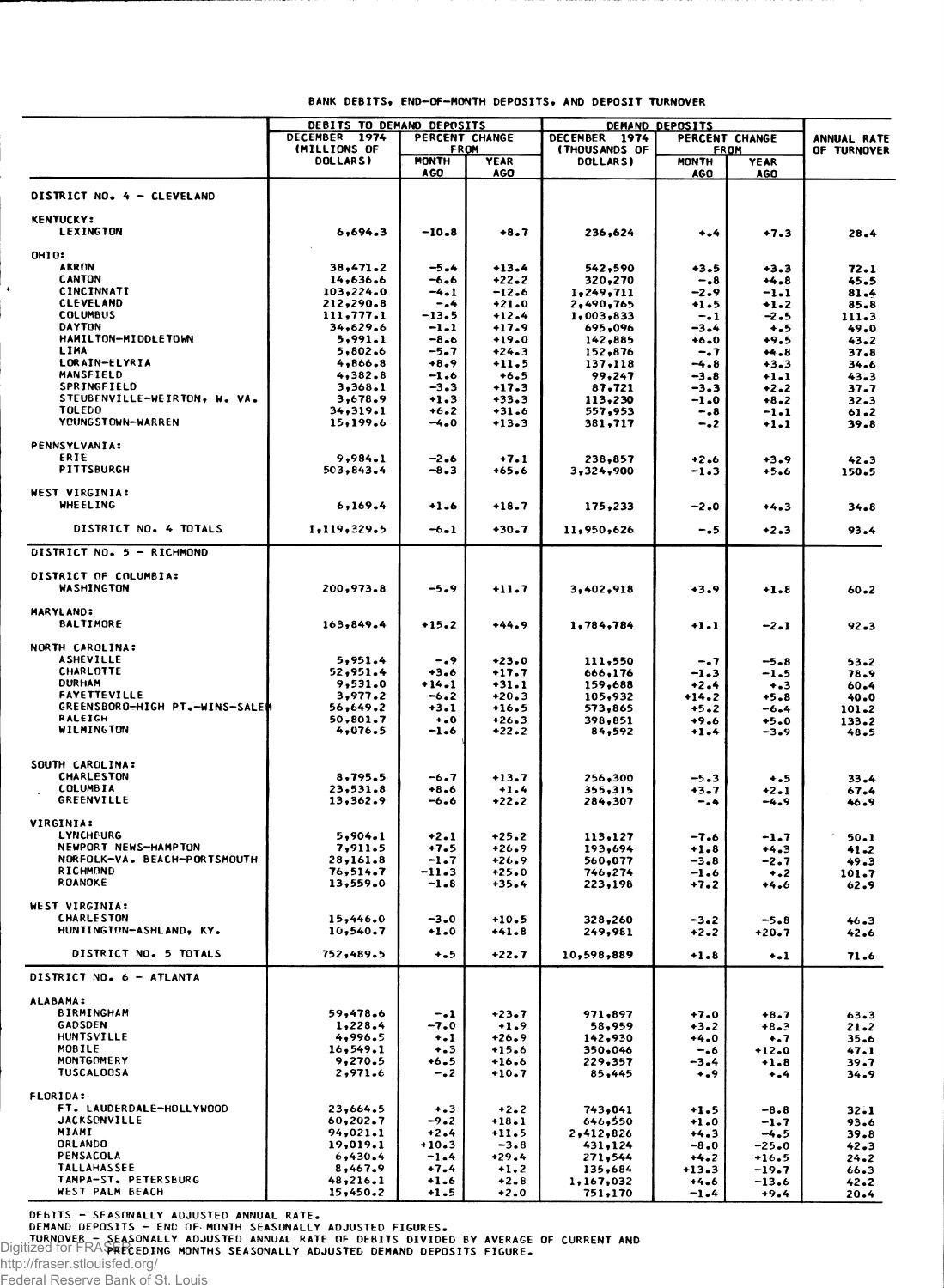|                                       | <b>DEBITS TO DEMAND DEPOSITS</b> |                |             | <b>DEMAND DEPOSITS</b> |                     |                    |             |
|---------------------------------------|----------------------------------|----------------|-------------|------------------------|---------------------|--------------------|-------------|
|                                       | DECEMBER 1974                    | PERCENT CHANGE |             | DECEMBER 1974          | PERCENT CHANGE      |                    | ANNUAL RATE |
|                                       | (MILLIONS OF                     | FROM           |             | <b>(THOUSANDS OF</b>   | <b>FROM</b>         |                    | OF TURNOVER |
|                                       | <b>DOLLARSI</b>                  | HONTH<br>AGO.  | YEAR<br>AGO | DOLLARS)               | MONTH<br><b>AGO</b> | YEAR<br><b>AGO</b> |             |
|                                       |                                  |                |             |                        |                     |                    |             |
| DISTRICT NO. 6 - CONTINUED            |                                  |                |             |                        |                     |                    |             |
| <b>GEORGIA:</b>                       |                                  |                |             |                        |                     |                    |             |
| <b>ALBANY</b>                         | 2,361.9                          | $-.7$          | $+6.3$      | 92,293                 | $+8.7$              | $+8.2$             | 26.7        |
| <b>ATLANTA</b>                        | 230,070.1                        | $+4.1$         | $+16.7$     | 2,395,865              | $-10.9$             | +4.9               | 90.5        |
| <b>AUGUSTA</b>                        | 8,824.8                          | $+1.7$         | +35.5       | 181,037                | $-3.0$              | $-.1$              | 48.0        |
| <b>COLUMBUS</b>                       | 5,337.8                          | -12.9          | $+6.9$      | 139,136                | -3.7                | $-1$               | 37.6        |
| <b>MACON</b>                          | 10,266.6                         | $+4.2$         | $+56.2$     | 184,511                | -4.0                | -1.5               | 54.5        |
| <b>SAVANNAH</b>                       | 9,485.8                          | $-2.0$         | +44.7       | 167,254                | $-1$                | $-3-3$             | 56.7        |
| LOUSIANA:                             |                                  |                |             |                        |                     |                    |             |
| <b>BATON ROUGE</b>                    | 24,859.4                         | $+6.4$         | $+67.0$     | 386,836                | $+17.2$             | $+17.2$            | 69.4        |
| <b>LAFAYETTE</b>                      | 4,561.1                          | $+8.2$         | $+28.3$     | 143,803                | $\ddotsc$           | $+16.6$            | 31.8        |
| LAKE CHARLES                          | 3,492.6                          | $+9.6$         | $+28.5$     | 142,687                | $+2.8$              | $+14.5$            | 24.8        |
| NEW ORLEANS                           | 63,253.2                         | $+3 - 1$       | +19.1       | 1,339,322              | $+6.0$              | $+4.9$             | 48.6        |
|                                       |                                  |                |             |                        |                     |                    |             |
| <b>MISSISSIPPI:</b><br><b>JACKSON</b> | 22,035.9                         | $-0$           | $+36.7$     | 505,573                | -.6                 | $+2.7$             | 43.4        |
|                                       |                                  |                |             |                        |                     |                    |             |
| <b>TENNESSEE:</b>                     |                                  |                |             |                        |                     |                    |             |
| <b>CHATTANOOGA</b>                    | 16,651.0                         | $+ 5$          | $-6.2$      | 422,899                | +10.2               | $+32.1$            | 41.3        |
| <b>KNOXVILLE</b>                      | 23,639.9                         | $+6.7$         | +62.5       | 380,392                | -.4                 | $+18.2$            | 62.0        |
| <b>NASHVILLE</b>                      | 49,088.7                         | $-4.4$         | $+19.9$     | 832,017                | $+9.6$              | $+2 - 8$           | 61.7        |
| DISTRICT NO. 6 TOTALS                 | 843,895.7                        | $+1.4$         | $+17.3$     | 15,711,230             | 0.0                 | $+$ .9             | 54.0        |
| DISTRICT NO. 7 - CHICAGO              |                                  |                |             |                        |                     |                    |             |
| ILLINOIS:                             |                                  |                |             |                        |                     |                    |             |
|                                       |                                  |                |             |                        |                     |                    |             |
| <b>BLOOMINGTON-NORMAL</b>             | 5,850.7                          | $-7.7R$        | $+26.1R$    | 155,558                | +15.1R              | $+6.5R$            | 40.3        |
| CHAMPAIGN-URBANA                      | 6,194.4                          | $+18.5$        | +53.9R      | 180,521                | $+5.5$              | $+5.3R$            | 35.2        |
| CHICAGO                               | 1,840,645.7                      | $+2.1$         | $+13.1R$    | 10,995,979             | -8.7                | $-.4R$             | 159.7       |
| DAVENPORT-ROCK ISLAND-MOLINE          | 15,199.6                         | $-5.5$         | $+23.7$     | 360,903                | $+1.6$              | $+6.6$             | 42.2        |
| <b>DECATUR</b>                        | 6,737.5                          | $+$ ,4         | $+21.6$     | 149,142                | $+4.3$              | $+6.1$             | 46.1        |
| PEORIA                                | 14,830.6                         | $+2.1R$        | $+17.8$     | 340,834                | $+3R$               | $+4.8$             | 43.6        |
| <b>ROCKFORD</b><br><b>SPRINGFIELD</b> | 8,307.6                          | $-3.9$         | +16.8R      | 234,247                | -4.0                | +2.2R              | 34.7        |
|                                       | 10,123.6                         | -.9            | $+29.5$     | 233,897                | $+1.8R$             | $+7.3$             | 43.7        |
| INDIANA:                              |                                  |                |             |                        |                     |                    |             |
| FORT WAYNE                            | 17,753.1                         | $-1 - 2$       | $+20.7$     | 308,901                | $+1.8$              | $-6.3$             | 58.0        |
| GARY-HAMMOND-EAST CHICAGO             | 21,615.7                         | $+9.1$         | +19.4R      | 526,997                | $+5.2$              | $+19.4R$           | 42.1        |
| <b>INDIANAPOLIS</b>                   | 127,686.0                        | $+ .6$         | $+ 8$       | 1,251,977              | $-8.0$              | $+5.7$             | 97.7        |
| LAFAYETTE-WEST LAFAYETTE              | 4,253.3                          | $-1.1$         | $^{+.3}$    | 120,024                | +12.6               | $+5.6$             | 37.5        |
| <b>MUNCIE</b>                         | 4,509.6                          | $+10.3$        | $+31.7$     | 95,601                 | -10.7               | $-9.8$             | 44.5        |
| SOUTH BEND                            | 10,223.5                         | $-5.1$         | $+7.4$      | 240,524                | -8.7                | $+ - 7$            | 40.6        |
| TERRE HAUTE                           | 4,651.5                          | -.3            | $+23.9$     | 147,521                | $-1-2$              | $-3.1$             | $31-3$      |
| IOWA:                                 |                                  |                |             |                        |                     |                    |             |
| <b>CEDAR RAPIDS</b>                   | 8,196.2                          | $+6.7$         | $+9.9$      | 168,737                | $+ 0.9$             | $+9.8$             | $48 - 8$    |
| DES MOINES                            | 42,488.6                         | $+9.5$         | $-1-3$      | 465,468                | $+8.4$              | $+20.1$            | 95.0        |
| <b>DUBUQUE</b>                        | 5,062.2                          | $+21.9R$       | $+20.4$     | 89,420                 | $+2.4R$             | +12.4R             | 57.3        |
| <b>SIOUX CITY</b>                     | 7,135.1                          | $+5 - 2$       | $+17.3$     | 154,607                | $-1$                | $+6.0$             | 46.1        |
| <b>WATERLOO</b>                       | 4,077.9                          | $+4.2$         | $+17.0$     | 103,532                | $+1$                | $+3.0$             | 39.4        |
|                                       |                                  |                |             |                        |                     |                    |             |
| MICHIGAN:                             |                                  |                |             |                        |                     |                    |             |
| ANN ARBOR                             | 6,742.1                          | $-15.3$        | $+4.7R$     | 192,627                | $-1.8$              | +.3R               | 34.7        |
| <b>BAY CITY</b>                       | 2,875.3                          | $+4.9$         | $+6.8$      | 77,898                 | $+23.2$             | +23.2              | 40.7        |
| DETROIT                               | 476,462.4                        | -4.5R          | $+15.9R$    | 4,016,949              | $-4.2R$             | $-.1R$             | 116.0       |
| FLINT                                 | 14,051.0                         | $+12.8$        | $+36.2$     | 245,735                | $-6.7$              | $-5.2$             | 55.2        |
| <b>GRAND RAPIDS</b>                   | 28,625.6                         | $+2.4$         | $+16.6$     | 456,512                | -7.6                | $-5.3$             | $60 - 2$    |
| <b>JACKSON</b>                        | 4,654.1                          | $+1.2$         | +20.7R      | 113,621                | $-5 - 2$            | $+2R$              | 39.9        |
| KALAMAZ00                             | 7,788.4                          | $+2.3R$        | $+20.2R$    | 181,599                | $+2.8R$             | $+3.3R$            | 43.5        |
| LANSING-EAST LANSING                  | 12,281.2                         | $+7.2$         | $+17.8$     | 245,896                | -7.9                | $-3.7$             | 47.9        |
| MUSKEGON-MUSKEGON HEIGHTS             | 3,726.3                          | $+4.0$         | $+19.5$     | 80,859                 | $+2 - 8$            | $+3.0$             | 46.7        |
| <b>SAGINAW</b>                        | 9,315.2                          | $+3.6$         | $+20.9R$    | 161,496                | $-1.5$              | $+2.4R$            | 57.3        |
| WISCONSIN:                            |                                  |                |             |                        |                     |                    |             |
| <b>GREEN BAY</b>                      | 6, 212.3                         | $-5.9$         | $+12.0$     | 128,032                | $-1.1$              | $+4.6$             | 48.3        |
| <b>KENOSHA</b>                        | 2,376.3                          | -.9            | $+1.9$      | 62,252                 | -6.0                | $-2.9$             | 37.0        |
| MADISON                               | 17,746.8                         | $+2.9$         | $+8.9$      | 301,158                | $+8.4$              | +13.1              | 61.3        |
| <b>MILWAUKEE</b>                      | 133,363.1                        | $-7.6$         | $+11.1R$    | 1,523,262              | $-0.8$              | $+6.5R$            | 87.2        |
| <b>RACINE</b>                         | 4,873.2                          | $-4.0$         | $+16.3$     | 119,930                | -5.2                | $+2 - 2$           | 39.6        |
|                                       |                                  |                |             |                        |                     |                    |             |
| DISTRICT NO. 7 TOTALS                 | 2,896,635.6                      | $+$ , 5R       | $+13.1R$    | 24,232,216             | $-5.2R$             | $+1.68$            | 116.4       |

R – PREVIOUS PERIOD REVISED.<br>DEBITS – SEASONALLY ADJUSTED ANNUAL RATE.<br>DEMAND DEPOSITS – END OF MONTH SEASONALLY ADJUSTED FIGURES.<br>TURNOVER – SEASONALLY ADJUSTED ANNUAL RATE OF DEBITS DIVIDED BY AVERAGE OF CURRENT AND<br>PREC

 $\sim$ 

 $\bar{z}$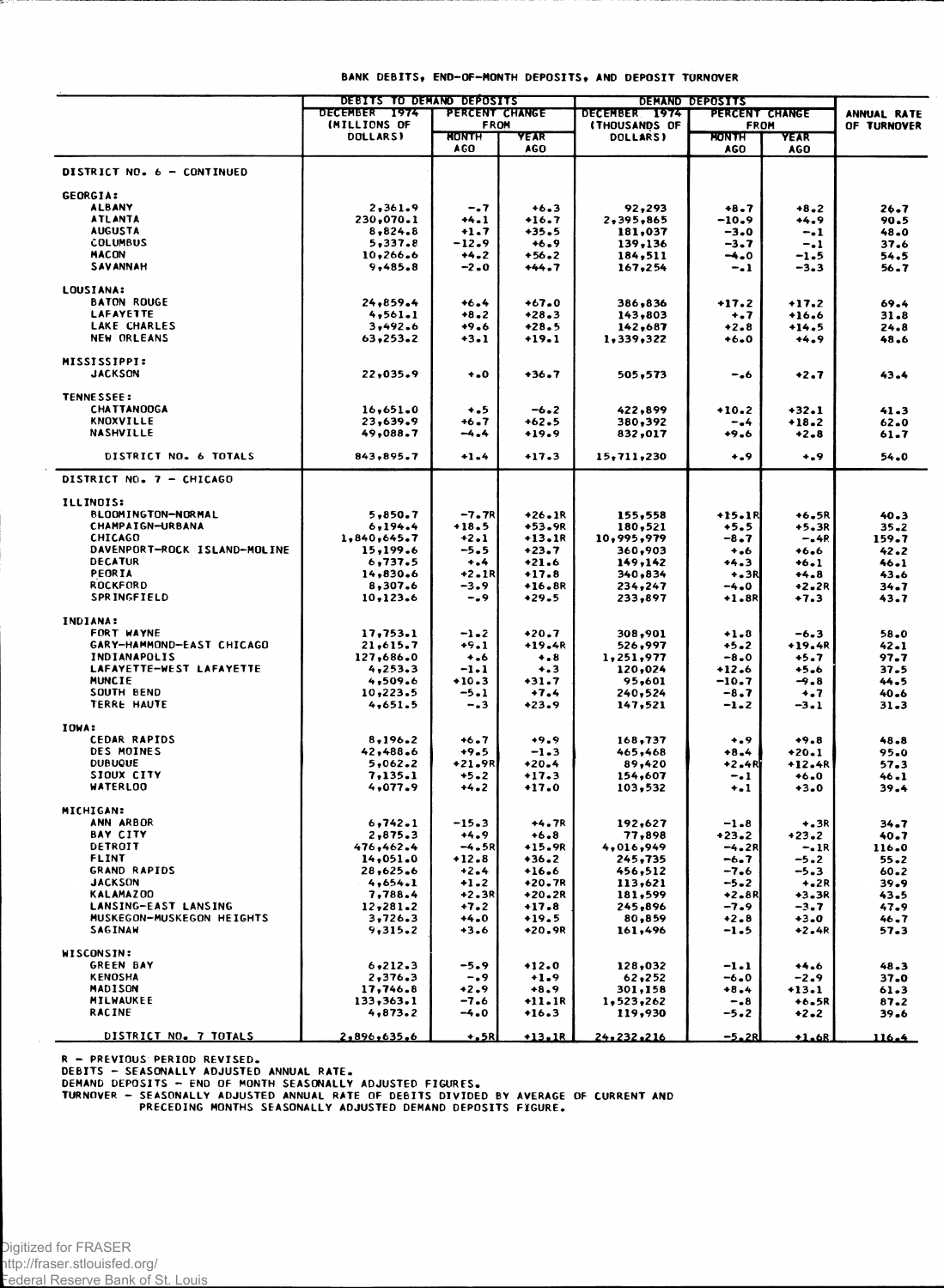|                                        | <u>DEBITS TO DEMAND DEPOSITS</u> |                               |                    | <b>DECEMBER 1974</b> | <b>DEMAND DEPOSITS</b><br>PERCENT CHANGE |                   |                            |
|----------------------------------------|----------------------------------|-------------------------------|--------------------|----------------------|------------------------------------------|-------------------|----------------------------|
|                                        | DECEMBER 1974<br>(MILLIONS OF    | PERCENT CHANGE<br><b>FROM</b> |                    | <b>(THOUSANDS OF</b> | FROM                                     |                   | ANNUAL RATE<br>OF TURNOVER |
|                                        | DOLLARS)                         | MONTH                         | <b>YEAR</b>        | <b>DOLLARS)</b>      | <b>MONTH</b>                             | <b>YEAR</b>       |                            |
|                                        |                                  | AGO                           | <b>AGO</b>         |                      | <b>AGO</b>                               | <b>AGO</b>        |                            |
| DISTRICT NO. 8 - ST. LOUIS             |                                  |                               |                    |                      |                                          |                   |                            |
|                                        |                                  |                               |                    |                      |                                          |                   |                            |
| <b>ARKANSAS:</b><br>EL DORADO*         | 4,489.1                          | -.9                           | $+144.7$           | 55,904               | $-1.6$                                   | $+12.1$           | 79.7                       |
| FORT SMITH                             | 4,376.5                          | -.9                           | $+4.2$             | 175,996              | +5.7                                     | $+12.6$           | $25 - 6$                   |
| <b>HELENA*</b>                         | 511.1                            | $+25.8$                       | $+29.8$            | 19,170               | +14.7                                    | $+ -9$            | 28.5                       |
| LITTLE ROCK-NORTH LITTLE ROCK          | 20,128.4                         | $-7.4$                        | $+12.5$            | 400,453              | -.6                                      | $+5.6$<br>$+ -1$  | 50.1<br>.40.3              |
| <b>PINE BLUFF</b><br>TEXARKANA, TEX.   | 3,148.0<br>2,197.8               | $+17.8$<br>$-1 - 2$           | $+34.2$<br>$+11.5$ | 81,397<br>93,332     | $+8.6$<br>-.9                            | $+ - 7$           | $23 - 4$                   |
|                                        |                                  |                               |                    |                      |                                          |                   |                            |
| <b>ILLINOIS:</b>                       |                                  |                               |                    |                      |                                          |                   |                            |
| <b>QUINCY*</b>                         | 2,089.0                          | -7.5                          | $+5.2$             | 67,870               | $+6.5$                                   | $-8.6$            | 31.7                       |
| INDIANA:                               |                                  |                               |                    |                      |                                          |                   |                            |
| <b>EVANSVILLE</b>                      | 10, 105.4                        | -4.4                          | $+21.1$            | 252,591              | $-3.1$                                   | $+8.2$            | 39.4                       |
|                                        |                                  |                               |                    |                      |                                          |                   |                            |
| <b>KENTUCKY:</b>                       |                                  | $-3.9$                        | $+20.8$            |                      | $-4.2$                                   | $+2.8$            | 64.7                       |
| <b>LOUISVILLE</b><br>OWENSBORD*        | 56,502.0<br>2,290.7              | -.7                           | $+11.0$            | 853,726<br>92,519    | +13.1                                    | $+21.7$           | $26 - 3$                   |
| PADUCAH*                               | 1,727.2                          | $\ddotsc$                     | $+14.6$            | 62,147               | $+1.3$                                   | +3.2              | 28.0                       |
|                                        |                                  |                               |                    |                      |                                          |                   |                            |
| <b>MISSISSIPPI:</b>                    |                                  |                               |                    |                      |                                          |                   |                            |
| GREENVILLE*                            | 1,434.7                          | $+ 0.6$                       | $+16.1$            | 50,993               | $+1.9$                                   | $-4.1$            | 28.4                       |
| <b>MISSOURI:</b>                       |                                  |                               |                    |                      |                                          |                   |                            |
| <b>CAPE GIRARDEAU*</b>                 | 1,341.3                          | -1.4                          | $+21.9$            | 38,997               | $-4.2$                                   | $+1.9$            | 33.7                       |
| <b>HANNIBAL*</b>                       | 479.1                            | $-0.5$                        | $+16.7$            | 24,486               | $+6.4$                                   | $+1.3$            | $20 - 2$                   |
| ST. LOUIS                              | 287,472.8                        | -3.6                          | $+18.2$            | 2,472,996            | -3.9                                     | $-2.3$            | 113.9                      |
| SEDALIA*<br><b>SPRINGFIELD</b>         | 837.3<br>7,012.5                 | +4.7<br>$-12.6$               | $+9.7$<br>$+2.1$   | 35,075<br>195,958    | $+3.8$<br>$+8.7$                         | $+4.3$<br>$+8.2$  | $24 - 3$<br>37.3           |
|                                        |                                  |                               |                    |                      |                                          |                   |                            |
| <b>TENNESSEE:</b>                      |                                  |                               |                    |                      |                                          |                   |                            |
| JACKSON*                               | 1,679.7                          | $+1.5$                        | $+2.2$             | 57,890               | $-2$                                     | -1.4              | 29.0                       |
| <b>MEMPHIS</b>                         | 74,676.5                         | +9.3                          | +15.0              | 838,666              | -2.2                                     | -5.7              | 88.1                       |
| DISTRICT NO. 8 TOTALS                  | 48 1,661.8                       | $-1.9$                        | $+17.8$            | 5,835,091.0          | $-2.0$                                   | $-1.0$            | 81.7                       |
|                                        |                                  |                               |                    |                      |                                          |                   |                            |
| DISTRICT NO. 9 - MINNEAPOLIS           |                                  |                               |                    |                      |                                          |                   |                            |
| <b>MINNESOTA:</b>                      |                                  |                               |                    |                      |                                          |                   |                            |
| DULUTH-SUPERIOR, WISC.                 | 6,386.0                          | +7.9                          | $+24.6$            | 201,164              | $+ - 8$                                  | $+9.1$            | 31.9                       |
| MINNEAPOLIS-ST. PAUL                   | 279,689.8                        | $+1.7$                        | $-7 - 2$           | 2,136,224            | -3.1                                     | $+4.1$            | 128.8                      |
| <b>MONTANA:</b>                        |                                  |                               |                    |                      |                                          |                   |                            |
| <b>BILLINGS</b>                        | 4,501.6                          | $+15.0$                       | $+7.4$             | 132,639              | $+ - 4$                                  | $+5.8$            | 34.0                       |
| GREAT FALLS                            | 4,301.6                          | $+15.8$                       | +28.4              | 84,280               | -1.4                                     | $-5.3$            | 50.7                       |
|                                        |                                  |                               |                    |                      |                                          |                   |                            |
| NORTH DAKOTA:<br>FARGO-MOORHEAD, MINN. | 6, 131.2                         | $-5.4$                        | $+24.4$            | 164,691              | $+7.8$                                   | $+18.2$           | 38.6                       |
|                                        |                                  |                               |                    |                      |                                          |                   |                            |
| SOUTH DAKOTA:                          |                                  |                               |                    |                      |                                          |                   |                            |
| SIOUX FALLS                            | 5,612.6                          | $+3 - 7$                      | $+14.8$            | 134,771              | $+4.1$                                   | +7.0              | 42.5                       |
| DISTRICT NO. 9 TOTALS                  | 306,622.8                        | $+2.0$                        | $-5.3$             | 2,853,769            | $-1 - 8$                                 | $+5.1$            | 106.5                      |
|                                        |                                  |                               |                    |                      |                                          |                   |                            |
| DISTRICT NO. 10 - KANSAS CITY          |                                  |                               |                    |                      |                                          |                   |                            |
| COLORADO:                              |                                  |                               |                    |                      |                                          |                   |                            |
| COLORADO SPRINGS                       | 8,180.4                          | -11.5                         | -2.0               | 204,681              | $-4.1$                                   | $-7.0$            | 39.1                       |
| <b>DENVER</b>                          | 119,524.0                        | $+ - 7$                       | $+8.8$             | 1,592,981            | $-1-5$                                   | $+2 - 2$          | 74.5                       |
| <b>PUEBLO</b>                          | 2,985.5                          | $-4.8$                        | $+10.6$            | 85,950               | $\ddotsc$                                | $+2.7$            | $34 - 9$                   |
| <b>KANSAS:</b>                         |                                  |                               |                    |                      |                                          |                   |                            |
| TOPEKA                                 | 84,398.6                         | $+14.3$                       | $+52.0$            | 211,399              | $+6.6$                                   | $+9.3$            | 411.9                      |
| WICHITA                                | 23,236.8                         | $+2.2$                        | +25.6              | 492,064              | +2.2                                     | +7.3R             | 47.7                       |
|                                        |                                  |                               |                    |                      |                                          |                   |                            |
| <b>MISSOURI:</b>                       |                                  |                               |                    |                      |                                          |                   |                            |
| KANSAS CITY, KANSAS<br>ST. JOSEPH      | 115,563.6<br>3,338.9             | $-5.4$<br>-4.9                | +11.5R<br>$-1$     | 1,592,910<br>98,851  | $-4.2$<br>$+1.9$                         | $+4.2R$<br>$-2.7$ | 71.0<br>34.1               |
|                                        |                                  |                               |                    |                      |                                          |                   |                            |
| <b>NEBRASKA:</b>                       |                                  |                               |                    |                      |                                          |                   |                            |
| LINCOLN                                | 12,134.0                         | $-5.4$                        | $+14.5$            | 202,675              | $+1.7$                                   | $+2.5$            | $60 - 4$                   |
| OMAHA, IOWA                            | 40,303.6                         | $+2.7$                        | $+8.1$             | 620,297              | $-1$                                     | $-6.3$            | 64.9                       |
| NEW MEXICO:                            |                                  |                               |                    |                      |                                          |                   |                            |
| <b>ALBUQUERQUE</b>                     | 31,408.5                         | -18.1                         | $+14.0$            | 357,158              | $+2.2$                                   | $+6.4$            | 88.9                       |
|                                        |                                  |                               |                    |                      |                                          |                   |                            |
| <b>OKLAHOMA:</b><br><b>LAWTON</b>      | 1,577.9                          | $+9 - 8$                      | $+11.5$            | 70,309               | $+2.9$                                   | -2.8              | $22 - 8$                   |
| OKLAHOMA CITY                          | 47,031.3                         | $+1.1$                        | $+24.0$            | 893,421              | $+2.5$                                   | $+6.0$            | 53.3                       |
| <b>TUL SA</b>                          | 48,970.4                         | $+6.3$                        | $+29.8$            | 725,122              | $+1.3$                                   | +7.6              | 68.0                       |
|                                        |                                  |                               |                    |                      |                                          |                   |                            |
| DISTRICT NO. 10 TOTALS                 | 539,490.8                        | $+$ .2                        | $+18.5R$           | 7,182,893            | -.5                                      | +3.3R             | 74.9                       |

R - PREVIOUS PERIOD REVISED.<br>
\* CITY ONLY (OR) NOT AN SMSA BUT REPORTED ON A COUNTY BASIS.<br>
DEBITS - SEASONALLY ADJUSTED ANNUAL RATE.<br>
DIGITIZED FORMAD DEPOSITS - END OF MONTH SEASONALLY ADJUSTED FIGURES.<br>
DIGITIZED FORMAD

Federal Reserve Bank of St. Louis